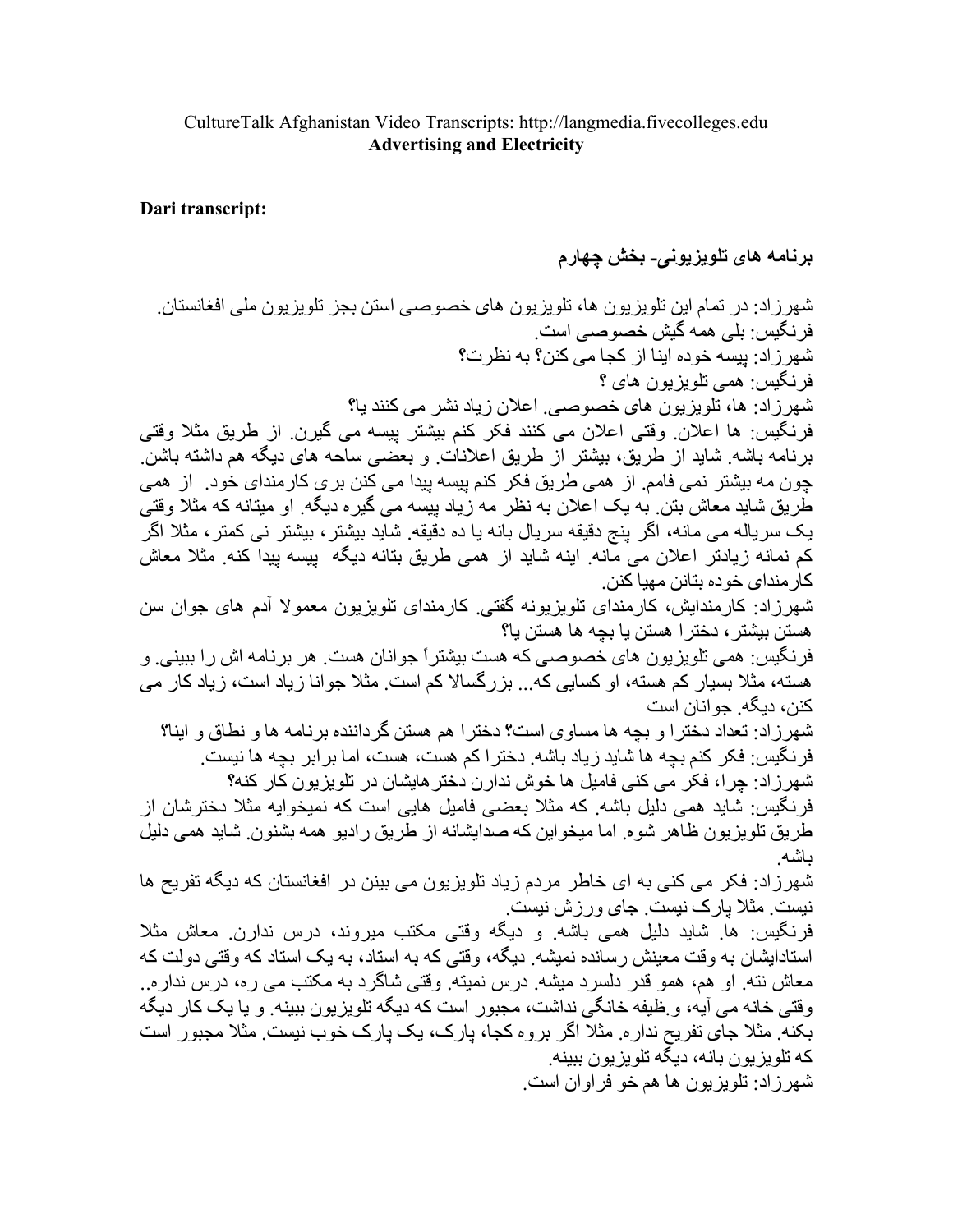## **English translation:**

Shaharzad: All these TV stations are private except the National TV of Afghanistan.

Farangis: Yes, they are all private.

Shaharzad: Where do they bring their money from, in your opinion?

Farangis: These TV stations?

Shaharzad: Yes, private TV stations. Do they broadcast lots of advertisement?

Farangis: Yes, advertisement. I think they get more money when they advertise. When there are programs, mostly through advertisements. They may have some other areas. I don't know more. I think they find money for their employees through this. They may pay them through this. I think they charge a lot for one advertisement. For example when they have the series on, if they show series for five minutes or ten minutes, or more, more if not less, if not less, they put more advertisements. They may raise money through it so that they can pay their employees salaries through that.

Shaharzad: You mentioned employees, TV employees. The TV employees are mostly young people, right? Are they girls or boys?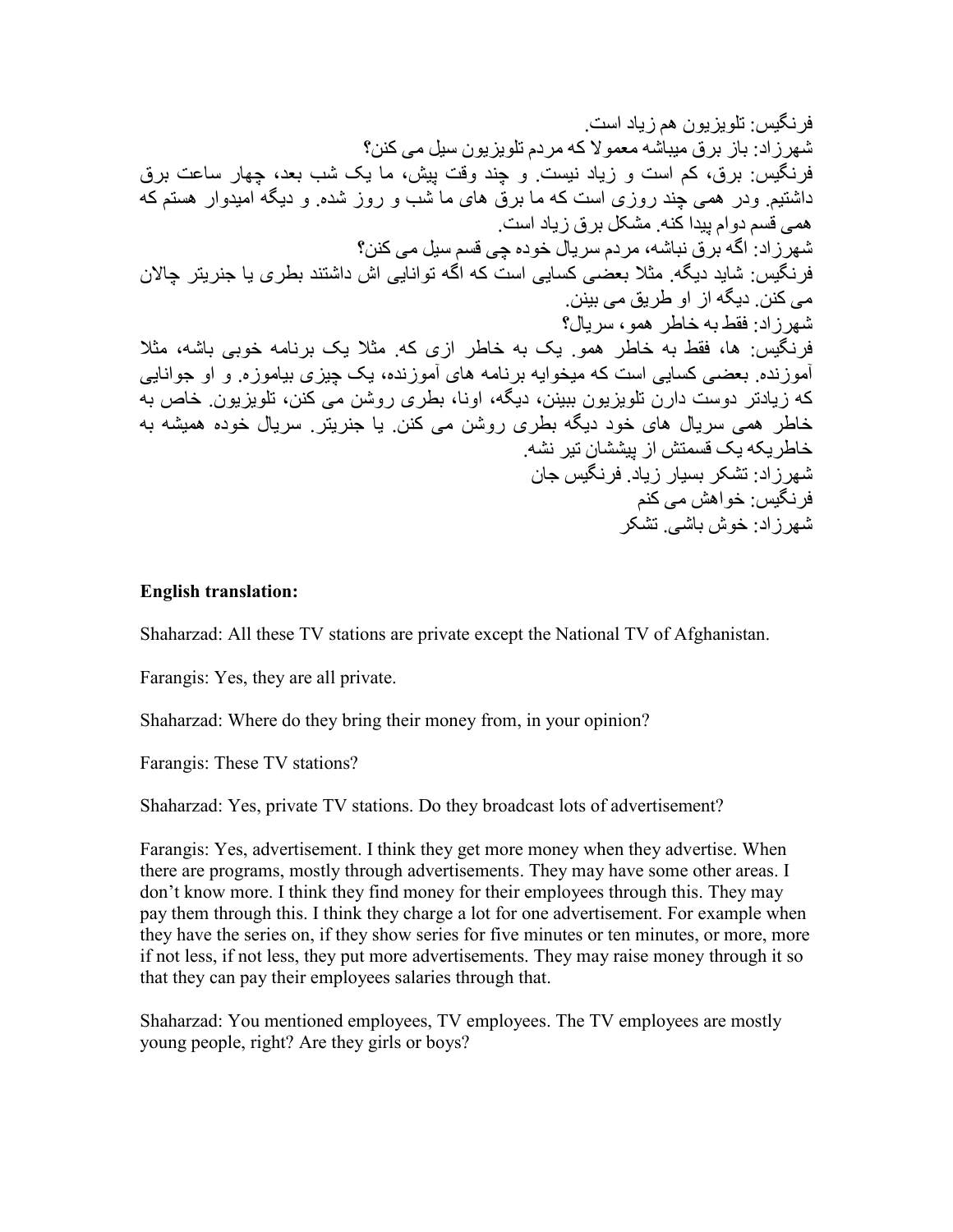Farangis: At private TV stations, it is mostly young people. In any program that you watch, there are young people. There are also a few, very few older people. The young people are a lot. They mostly work. Yes, there are young people.

Shaharzad: Are there equal number of girls and boys? Do girls also host programs and narrate and ...?

Farangis: I think there are more boys. There are girls, but they are few, not as many as boys.

Shaharzad: Why so? Do you think families don't like their daughters working for TV stations?

Farangis: Maybe that is the reason, that there are some families who don't want their daughters to appear on TV, but they want their voice to be heard on the radio. Maybe that is the reason.

Shaharzad: Do you think that people watch TV in Afghanistan mostly because there are no other forms of entertainment? For example there are no parks, no places for exercise.

Farangis: Yes, maybe that is the reason. Also, when they go to school, there is no studying. Teachers don't receive their salary on time…and when a teacher…The government doesn't pay a teacher, he loses interest. He doesn't teach. When student goes to school, there is no studying. When she comes home and there is no homework, she has to watch TV or do something else. For example there is no place for entertainment. If she wants to go out, where can she go? Park, there is no good park. She has to turn on the TV, watch TV.

Shaharzad: And there are plenty of TV stations.

Farangis: There are lots of TV stations.

Shaharzad: Is there electricity when people usually watch TV?

Farangis: Electricity is rarely there and usually not. A while ago, we had electricity every other night for four hours. In these last few days, we have 24 hours of electricity. I hope it goes on like this. There are lots of electricity problems.

Shaharzad: If there is no electricity, how do people watch TV?

Farangis: Maybe other ways. For example there are some people who can afford to turn on batteries or generator. They watch using it.

Shaharzad: They do this just for the series?